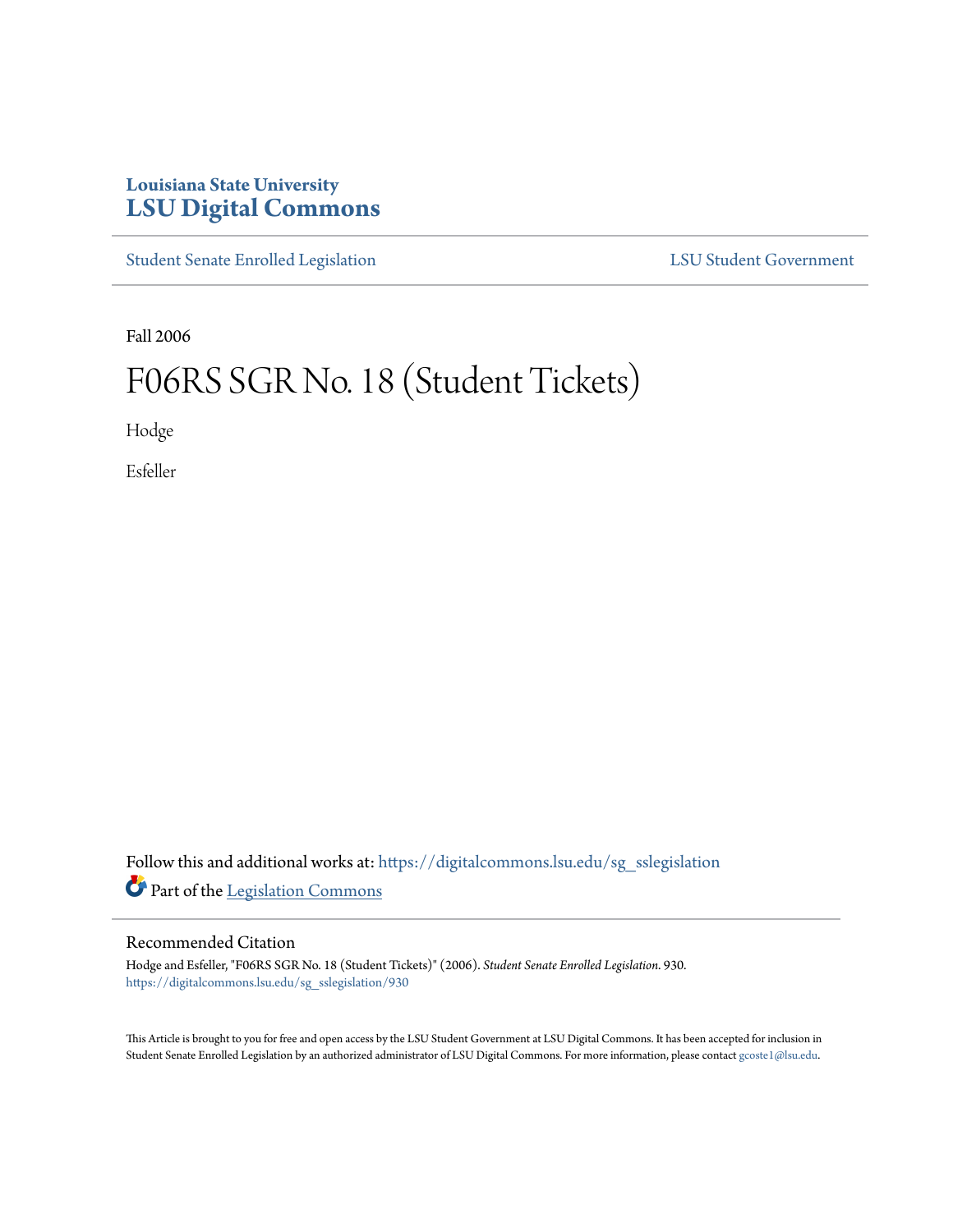|                                          | LOUISIANA STATE UNIVERSITY                                                                                                                                                                                                                                                                              |
|------------------------------------------|---------------------------------------------------------------------------------------------------------------------------------------------------------------------------------------------------------------------------------------------------------------------------------------------------------|
| <b>STUDENT SENATE</b><br><b>FO6RS</b>    |                                                                                                                                                                                                                                                                                                         |
| <b>SGR No. 18</b>                        |                                                                                                                                                                                                                                                                                                         |
| <b>BY: SENATORS HODGE &amp; ESFELLER</b> |                                                                                                                                                                                                                                                                                                         |
|                                          |                                                                                                                                                                                                                                                                                                         |
|                                          | <b>A RESOLUTION</b>                                                                                                                                                                                                                                                                                     |
|                                          | TO VOICE OPPOSITION TO THE ATHLETIC DEPARTMENT'S DECISION TO RE-SELL<br>STUDENT TICKETS TO THE GENERAL PUBLIC AND AFFIRM SUPPORT FOR NO DECREASE<br>IN THE TICKET ALLOCATION TO THE STUDENT OR ORGANIZATIONAL STUDENT<br><b>SECTIONS IN THE FUTURE.</b>                                                 |
| <b>PARAGRAPH 1:</b>                      | WHEREAS, THE ATHLETIC DEPARTMENT DECIDED TO SELL 740<br>TICKETS TO A PORTION OF THE DESIGNATED STUDENT SECTION<br>FOR THE UNIVERSITY OF MISSISSIPPI FOOTBALL GAME ON<br>NOVEMBER 18, 2006, AND                                                                                                          |
| <b>PARAGRAPH 2:</b>                      | WHEREAS, THESE 740 TICKETS WERE NOT OFFERED TO<br>STUDENTS FIRST WHEN A DECISION TO SELL THEM WAS MADE,<br>INSTEAD THEY WERE SOLD TO THE GENERAL PUBLIC AT A PRICE<br>OF \$36 PER TICKET, AND                                                                                                           |
| <b>PARAGRAPH 3:</b>                      | WHEREAS, THE TICKETS THAT WERE SOLD SHOULD HAVE BEEN<br>OFFERED TO STUDENTS FIRST SINCE A NUMBER OF STUDENTS<br>EITHER COULD NOT AFFORD SEASON TICKET PACKAGES, WERE<br>UNABLE TO LOCATE AN UNUSED TICKET FROM OTHER STUDENTS,<br>OR WERE UNABLE TO PURCHASE SEASON TICKETS DUE TO<br>AVAILABILITY, AND |
| <b>PARAGRAPH 4:</b>                      | WHEREAS, IN THE FUTURE, IF A DECISION IS MADE TO SELL<br>TICKETS PREVIOSULY ALLOCATED TO THE STUDENT SECTION,<br>THEY SHOULD FIRST BE OFFERED TO STUDENTS, AND                                                                                                                                          |
| <b>PARAGRAPH 5:</b>                      | WHEREAS, THERE ARE DISCUSSIONS BEING HELD TO DISCUSS THE<br>POSSIBLE DOWNSIZING OF THE STUDENT AND/OR<br>ORGANIZATIONAL STUDENT SECTIONS FOR HOME FOOTBALL<br><b>GAMES IN THE FUTURE, AND</b>                                                                                                           |
| PARAGRAPH 6:                             | WHEREAS, CHANCELLOR SEAN O'KEEFE HAS EXPRESSED HIS<br>OPPOSITION TO SUCH DISCUSSIONS, BEING QUOTED IN THE DAILY<br>REVEILLE ON NOVEMBER 15, 2006 SAYING, "I HAVEN'T HEARD<br>ANY CONVERSATIONS ABOUT THAT GOING ON, BUT IF IT IS GOING<br>ON, YOU CAN BET THAT WILL END."                               |
| <b>PARAGRAPH 7:</b>                      | WHEREAS, THERE IS A HIGH DEMAND FOR STUDENT TICKETS AND<br>THE SEAT ALLOCATIONS FOR THE STUDENT AND/OR<br>ORGANIZATIONAL STUDENT SECTION SHOULD NOT BE REDUCED<br>IN THE FUTURE.                                                                                                                        |